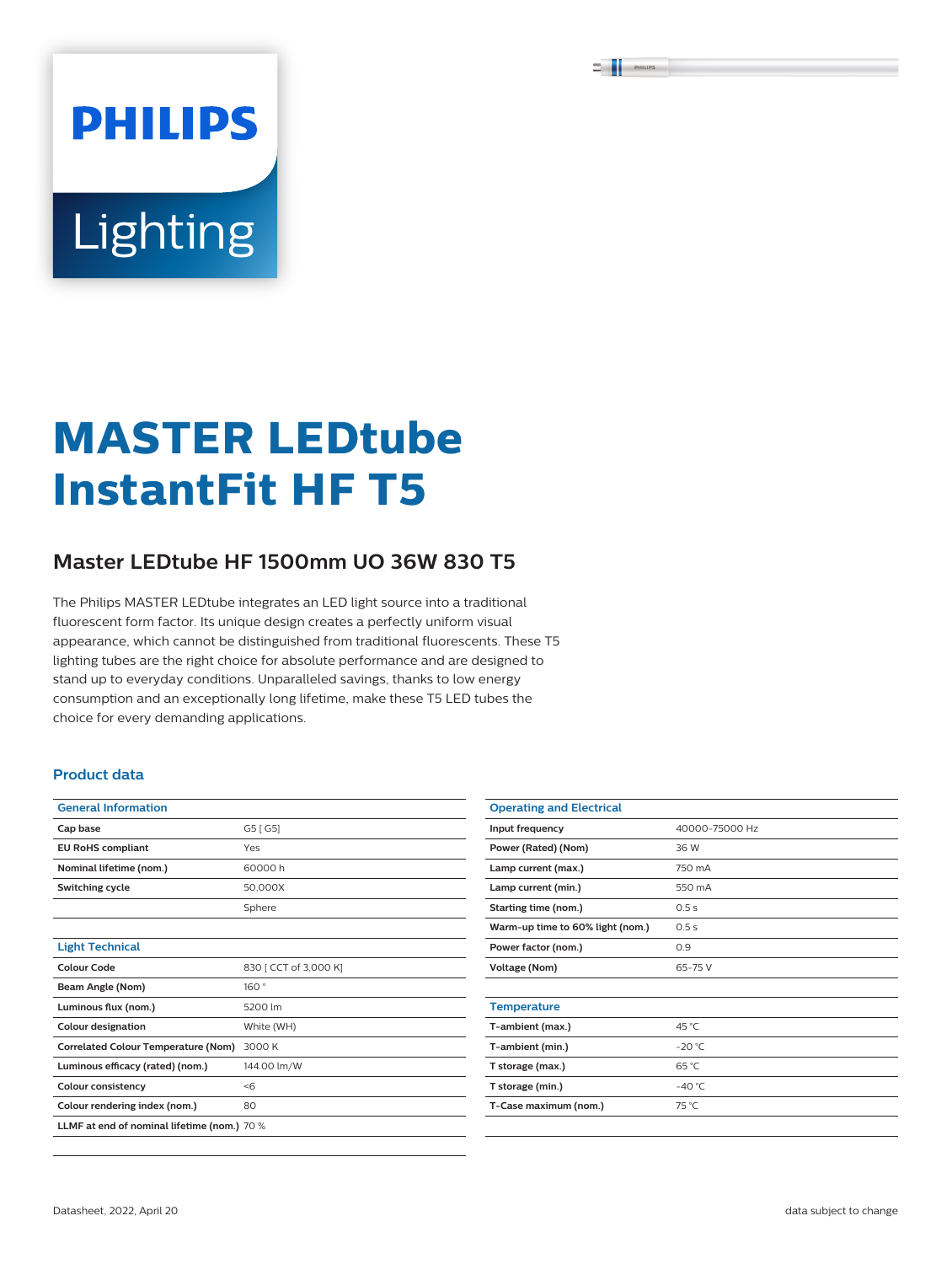#### **MASTER LEDtube InstantFit HF T5**

| <b>Controls and Dimming</b>     |                                          |  |  |
|---------------------------------|------------------------------------------|--|--|
| Dimmable                        | <b>No</b>                                |  |  |
|                                 |                                          |  |  |
| <b>Mechanical and Housing</b>   |                                          |  |  |
| <b>Lamp Finish</b>              | Frosted                                  |  |  |
| <b>Bulb material</b>            | Plastic                                  |  |  |
| <b>Product length</b>           | 1500 mm                                  |  |  |
| <b>Bulb shape</b>               | Tube, double-ended                       |  |  |
|                                 |                                          |  |  |
| <b>Approval and Application</b> |                                          |  |  |
| <b>Energy Efficiency Class</b>  | F                                        |  |  |
| Energy-saving product           | Yes                                      |  |  |
| Approval marks                  | RoHS compliance TUV CE marking KEMA Keur |  |  |
|                                 | certificate                              |  |  |

| Energy consumption kWh/1,000 hours 36 kWh |                                        |  |  |
|-------------------------------------------|----------------------------------------|--|--|
|                                           | 415181                                 |  |  |
|                                           |                                        |  |  |
| <b>Product Data</b>                       |                                        |  |  |
| Full product code                         | 871869670599500                        |  |  |
| Order product name                        | Master LEDtube HF 1500mm UO 36W 830 T5 |  |  |
| EAN/UPC - product                         | 8718696705995                          |  |  |
| Order code                                | 70599500                               |  |  |
| SAP numerator - quantity per pack         |                                        |  |  |
| Numerator – packs per outer box           | 10                                     |  |  |
| <b>SAP</b> material                       | 929001346102                           |  |  |
| SAP net weight (piece)                    | 0.170 kg                               |  |  |

#### **Dimensional drawing**



| Product                                                            | D1 | D <sub>2</sub> | A1 | A <sub>2</sub> | ΑЗ |  |
|--------------------------------------------------------------------|----|----------------|----|----------------|----|--|
| Master LEDtube HF 1500mm 15.2 mm 21 mm 1447.8 mm 1454.9 mm 1462 mm |    |                |    |                |    |  |
| <b>UO 36W 830 T5</b>                                               |    |                |    |                |    |  |
|                                                                    |    |                |    |                |    |  |

**Master LEDtube HF 1500mm UO 36W 830 T5**

#### **Photometric data**



CalcuLuX Photometrics 4.5 Philips Lighting B.V. Page: 1/1

 $\frac{(\text{cd}/1000 \text{lm})}{0.180^{\circ}}$  $90 - 270^{\circ}$ 0 o  $30^{\circ}$   $30^{\circ}$   $30^{\circ}$ 60° $\bigwedge$   $\bigvee$   $\bigvee_{100}\bigvee$   $\bigvee$   $\bigvee$ 60° 90 <sup>o</sup> <sup>o</sup> 90 50 100 150 200 250 ።

 $180^\circ$ 

120

 $120^\circ$ 

**LEDtube 1500mm 36W G5 830 5200lm**

#### **LEDtube 1200mm 26W G5**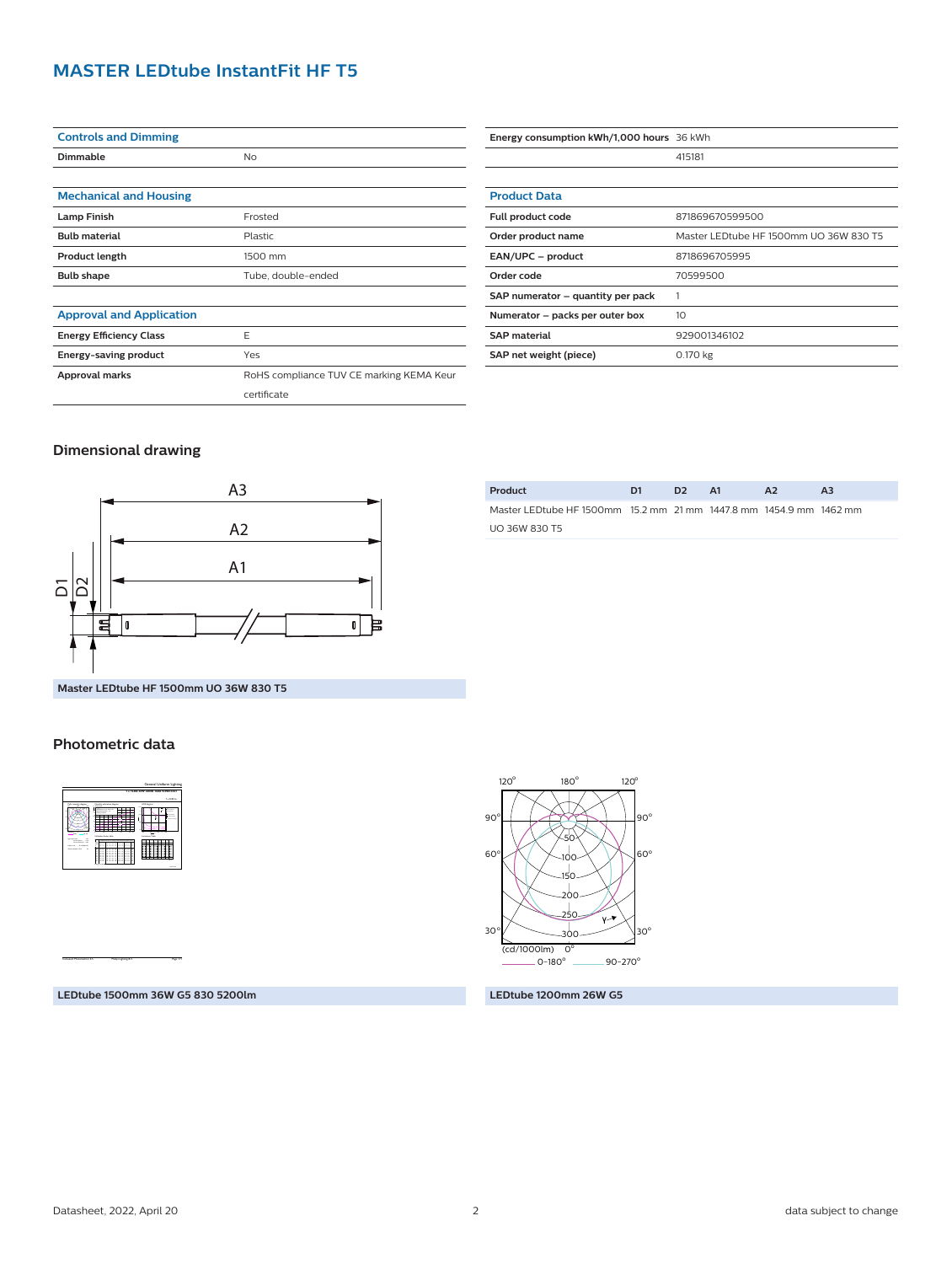#### **MASTER LEDtube InstantFit HF T5**

**Photometric data**



**SDPO\_MLEDGA\_0039-Spectral Power distribution**

#### **Lifetime**



#### **LEDtube 1500mm 36W G5 5600lm**



**LEDtube 1500mm 36W G5 5600lm LEDtube 1200mm 26W G5 3900lm**



#### **LEDtube 1500mm 36W G5 5600lm**